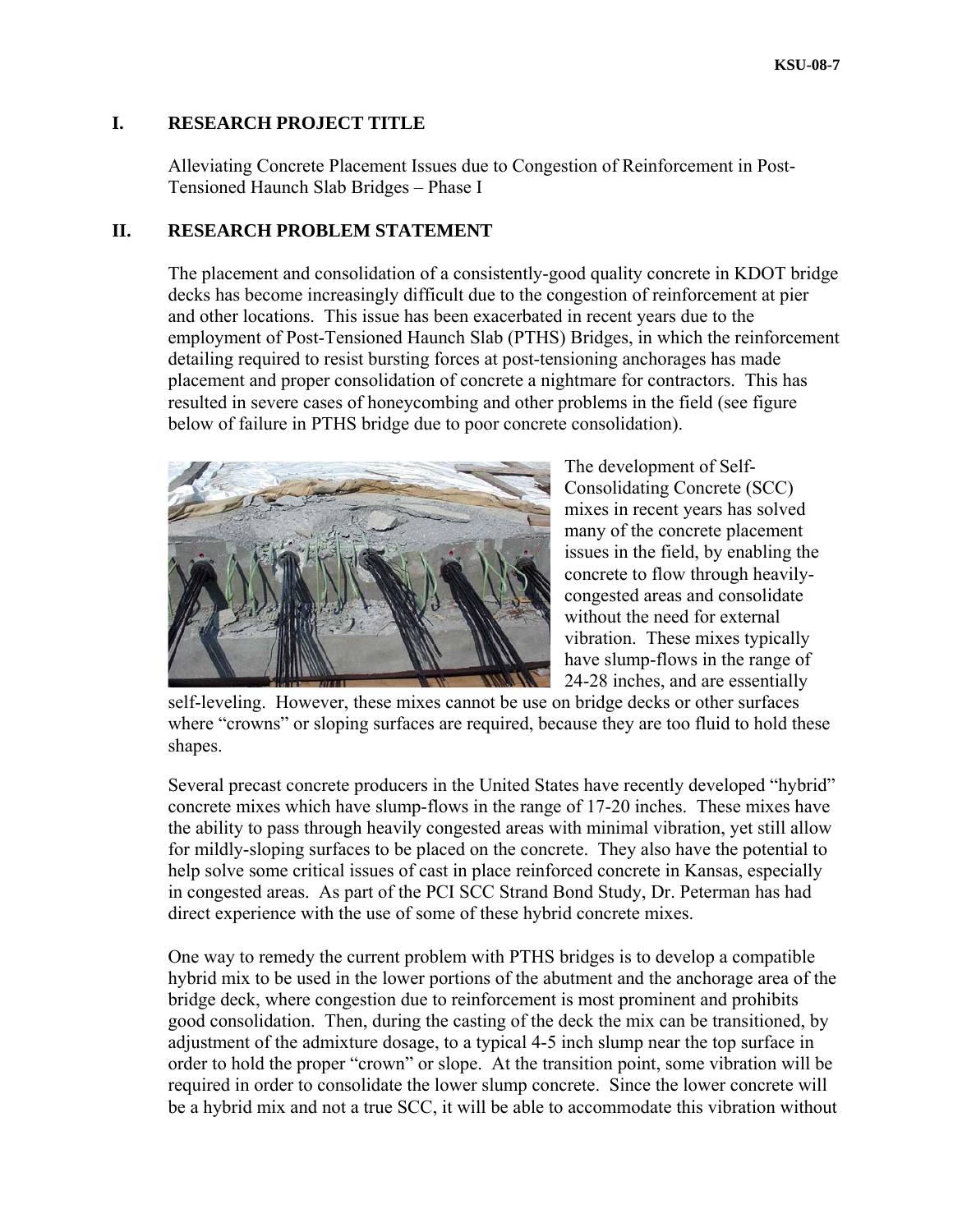segregation. While this approach holds promise to remedy congestion issues in PTHS bridges and other structures, it cannot be confidently employed without a systematic evaluation of the properties and methods necessary to ensure successful use in the field. Thus, the proposed work will include the following two phases.

- Phase  $1 -$  Development of compatible hybrid mixes (with 17-20 inch spreads) for use in KDOT bridge decks and other field-placed structural concrete elements.
- Phase 2 Instrumentation and monitoring of a PTHS Bridge utilizing a hybrid concrete mix. Monitor placement conditions, hydration temperatures, prestress forces/losses, and deflections.

#### **I. RESEARCH PROGRAM II**

This proposal is for funds to cover Phase  $1 -$  Development and verification of hybrid self-consolidating mixes for KDOT bridge applications. The following tasks are envisioned as part of this research program.

- 1. Develop hybrid concrete mixes using KDOT approved aggregate and cement sources.
- 2. Determine the amount of vibration required to properly consolidate these mixes without inducing segregation, and to blend these mixes with the 4-5" slump concrete.
- 3. Determine potential durability of these mixes, in terms of rapid chloride ion permeability, freeze thaw resistance, ASR resistance.
- 4. Determine the strength, modulus, and coefficient of thermal expansion of these reduction in modulus when SCC is employed. In order for the proposed method to be successful, the modulus and thermal expansion of both the top and bottom layers mixes. Note, previous work with SCC has shown that there may be a considerable needs to be essentially the same.
- 5. Determine the effect of time vs. slump/spread loss of these mixes.
- 6. Determine the ability of these mixes to adequately bond with mild reinforcing steel.

## **IV. AMOUNT OF FUNDING AND RESEARCH PERIOD**

Phase 1 will be completed in 24 months with a budget of 78,000.

#### **. URGENCY AND PAYOFF POTENTIAL V**

Implementation of hybrid concrete mixes (spreads between 17 and 20 inches) along with honeycombs. The cost of this project will easily be recouped by the prevention of poor consolidation as demonstrated by the failure in Figure 1. conventional 4-5" slump concretes will ensure proper consolidation in critical bridge applications such as the anchorage points in PTHS bridges. This will eliminate the need for costly repairs and re-engineering of sections having improper consolidation and/or or